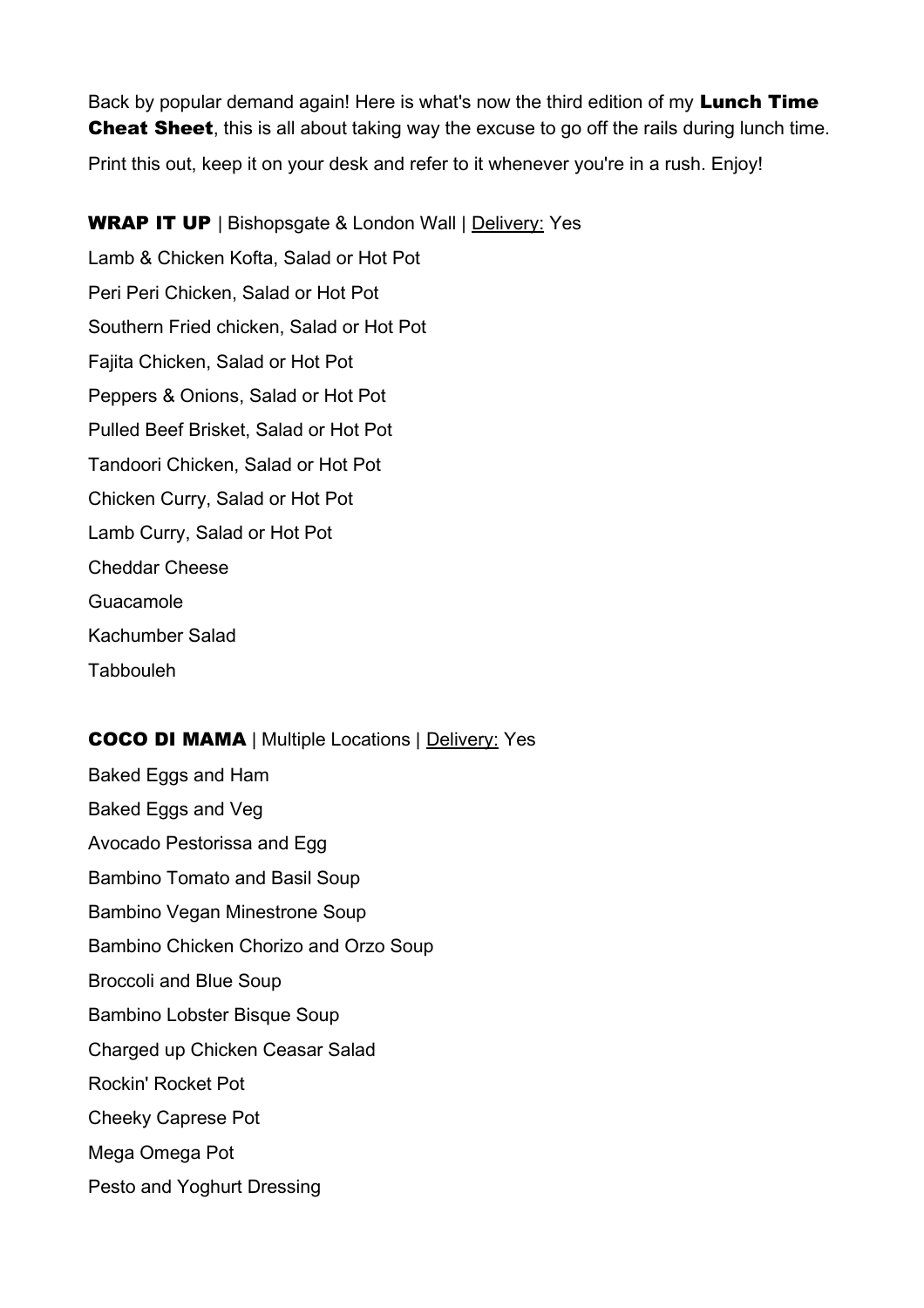Caesar Dressing Balamic and Olive Oil Dressing Pomegranate and Beetroot Blasamic Dressing Smokey Fireroast Tomato Dressing Chicken Pestorissa Fit Bowl Hey Pesto Chicken Pot Chick and the Avo Half Salad Omega-3 Salmon Fit Bowl

TOSSED | Coleman Street Guidhall | Delivery: No (Click & Collect only)

Asian Super Salad Parmesan Chicken Superfood Salad Halloumi and Roasted Veg Chicken, Bacon and Avocado Muscle Builder **Chipotle** Greek Just Eggs Better Breakfast 39g Gym Junkie Omega Salmon Fiery Eggs Vegan Mexican Salmon and Chunky Avocado Halloumi and Chunky Avocado Chicken and Egg Whites Chicken and Piri Piri

FARMER J | 107 Leadenhall St | Delivery: Yes Steak and Eggs Bowl Salmon, Avo' and Egg Pot **Field Trays: Bases:** Cauliflower Freekeh, Spinach, **Mains:** Grilled Chicken and Green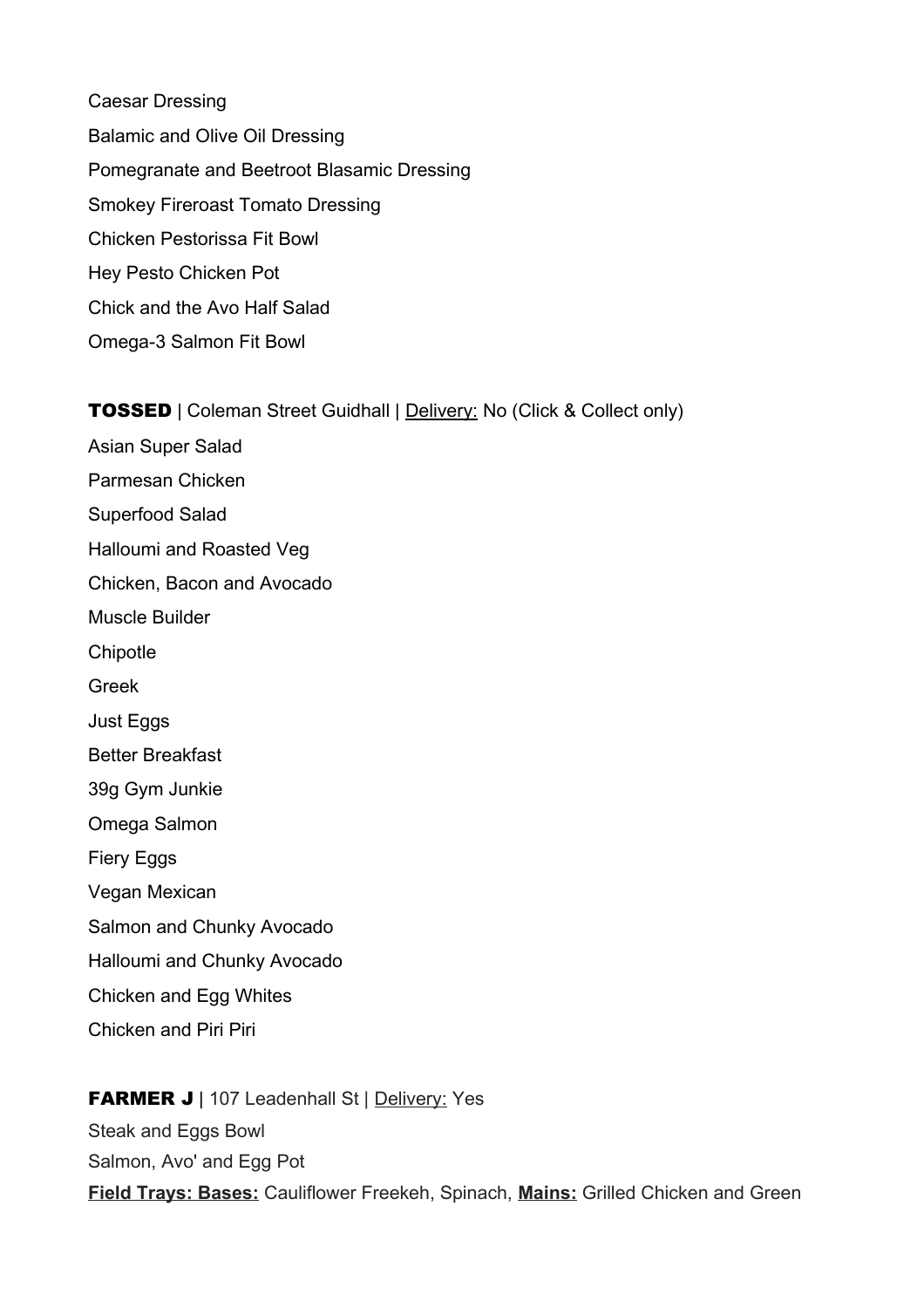Tahini, Grilled Harissa Chicken, Big Spicy Turkey Balls, Charred Flank Steak, Charred Tofu Steak, Veggie Tray, Salmon Anticucho, Sides: Whole Roasted Cauliflower, Grilled Broccoli, Chilli Ginger Sprouts, Farmer's Salad, Shaved Sprouts and Maple Tofu Salad,

**PURE** | 100 Moorgate | Delivery: No Super Eggs Super Eggs with Vine Tomatoes, Super Eggs with Smoked Salmon Super Eggs with Avocado Super Eggs with Bacon Super Eggs with Sauteed Mushrooms Super Eggs with goat's Cheese British Chicken Noodle Soup Parsnip and Kale Soup Thai Green Lentil Soup Chicken Caesar Salad Celebrity Skin Salad

# THE SALAD FACTORY | Worship st | Delivery: Yes

Here you build your own salad from the ground up, choose from any of the following:

Bases: Rocket Salad Base Spinach Salad Base Mixed Leaves Base Crunchy Leaves Base Deli ingredients: Blue cheese **Chicken Crayfish** Feta Fresh Cooked Bacon Mixed Char Grilled Veg Mozzarella Mushroom Parma Ham Parmesan Roasted Chicken

Super Protein Box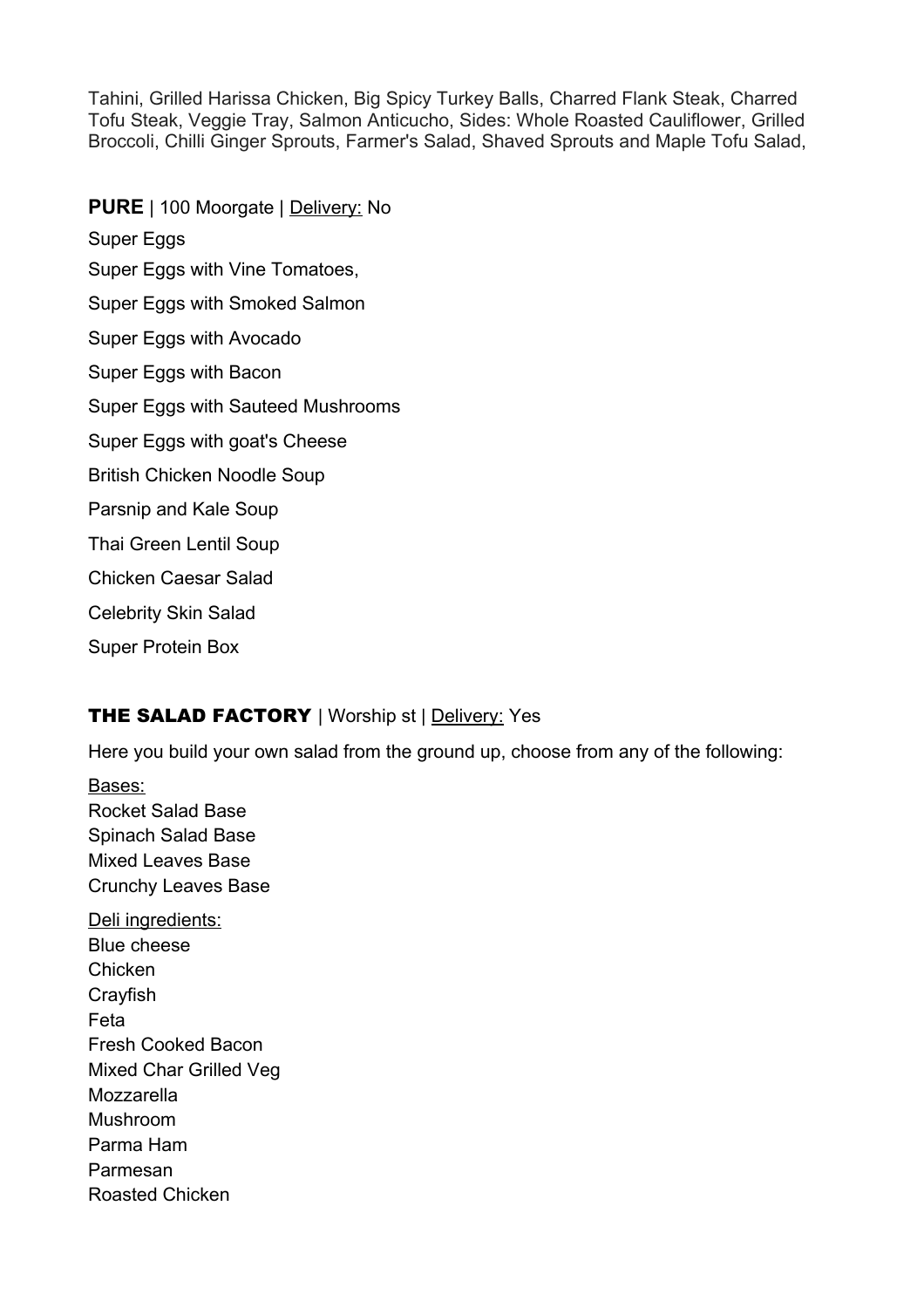Smoked Salmon Tofu Tuna Ingredients: Avocado Beetroot Black Olives Capers **Carrots** Cherry Tomatoes **Cucumber** Egg **Gherkins** Guacamole with lumps Jalapenos **Lettuce** Mild Salsa Mixed Peppers Monterry Jack Cheese Red Onion Sliced Tomatoes Soya Beans **Spinach** Sun Dried Tomatoes Garnishes: Mixed Fresh Herbs Crushed Chillis Seed Mix Dressings: Balsamic Dressing

Basil Mayo Medium Salsa Olive Oil Scorchio HOT!!

# WASABI | Multiple Locations | Delivery: Yes

Salmon sashimi box Chilli Almonds Sunomono salad

### NANDO'S | Spitalfields | Delivery: Yes

Peri Peri nuts Spicy mixed olives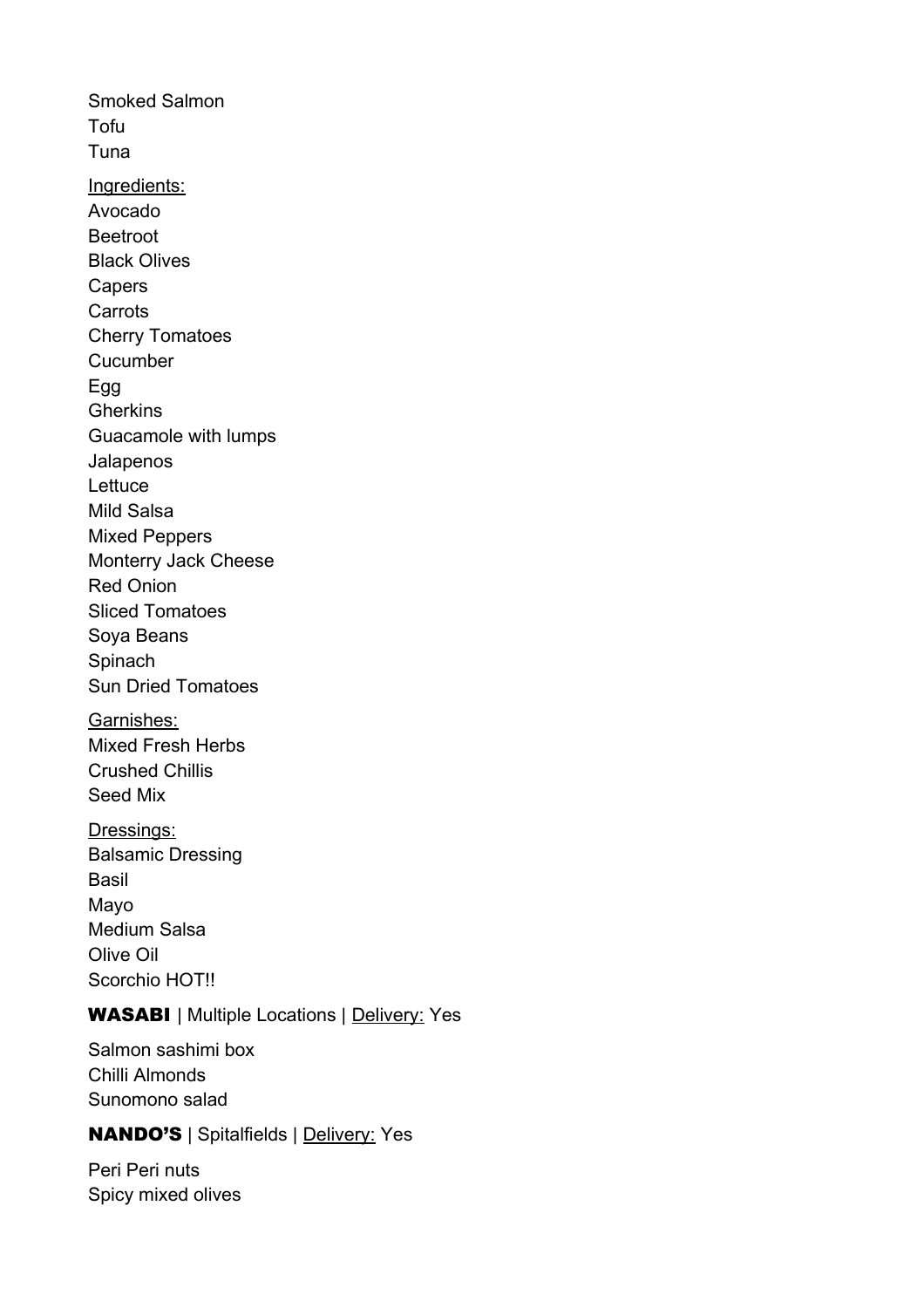Flame grilled butterfly chicken breast ¼ chicken ½ chicken Chicken wings 3 Chicken wings Chicken breast fillet strips Whole chicken Chicken breast fillet Double chicken breast fillet Portobello mushroom and halloumi Nando's mixed leaf salad Roasted whole Portobello mushroom Grilled halloumi cheese Mediterranean salad Caeser salad Nandos mixed leaf salad

**LEON** | Multiple Locations | Delivery: Yes

Moroccon Meatballs Pork Jambalaya Grilled chicken with aioli **Olives** Chilli roasted nuts Hot grilled chorizo Grill halloumi Garlic & Chilli broccoli Aioloi chicken Chilli con carne (without rice)

### **ITSU** | Multiple Locations | Delivery: Yes

Graze & Dazzle Salmon Sashimi & salad Sashimi Low carb salmon & Tuna tartar

## **PRET A MANGER** | Multiple Locations | Delivery: Yes (min £30)

Crayfish Salad Chef's Italian Chicken Salad No Bread Crayfish & Avocado Simple Tuna Salad

KRUGAR | Canary Wharf Shopping Centre | Delivery: No

Omlette (with any choice of 2 fillings) Crayfish & Tiger prawn salad Crayfish salad Marinated Feta & olive salad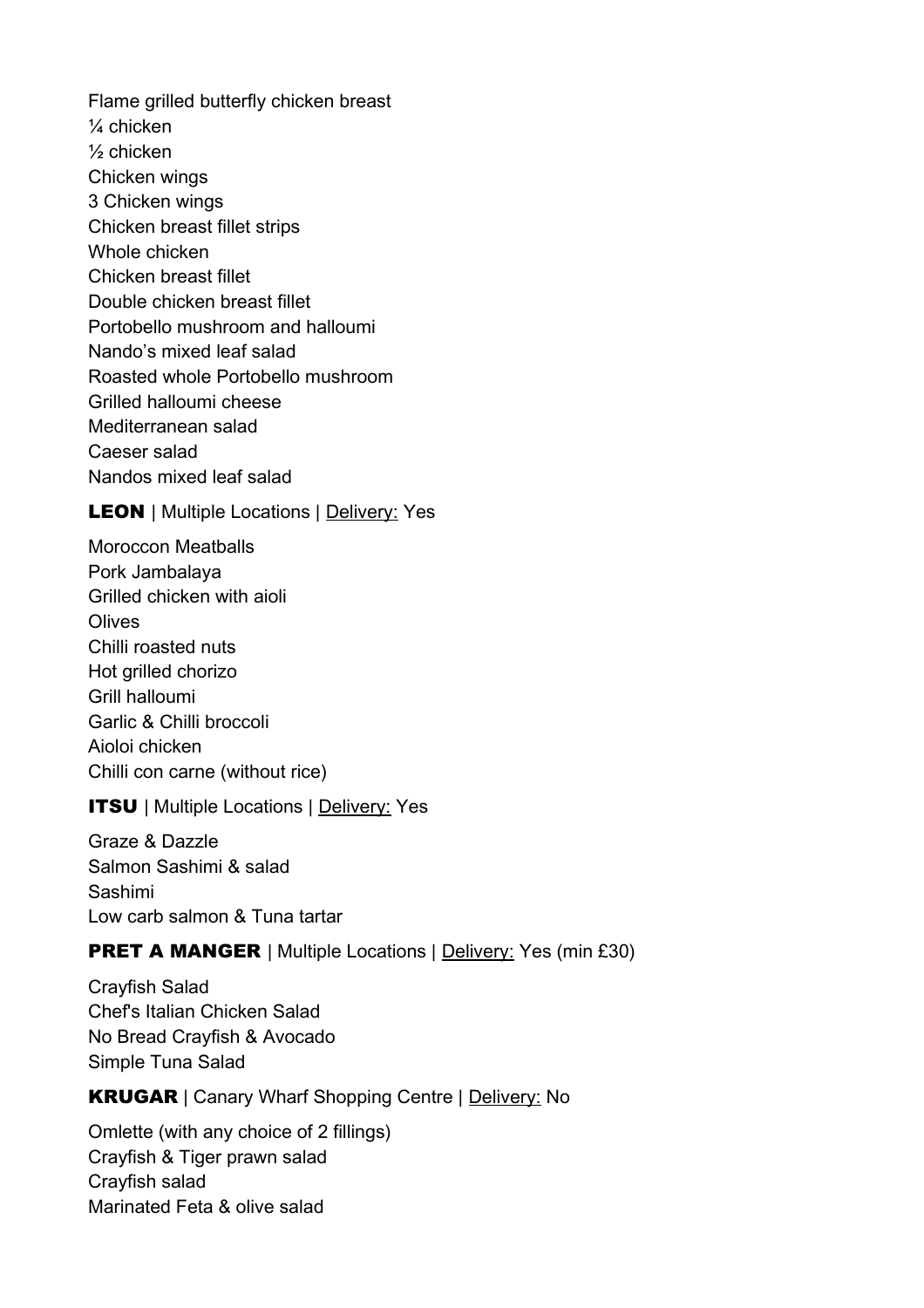Chicken breast & Beetroot sald

**TESCO** | Multiple Locations | Delivery: No

Hot Chicken (any cut) Cooked Prawns & a small seafood sauce Almonds 100g walnuts 100g Cashews 100g Macademias 100g Pistachios 100g Pine Nuts 100g Any mixed bag of nuts Asparegus tips Brocoli Any Hard Cheese **Olives** Any cured meats Any Mixed Salad Sugar free jelly

## MARKS & SPENCER | Multiple Locations | Delivery: No

Any cooked Salmon Roast chicken breast Any cooked prawns flavoured or non flavoured Parma Ham Prosciutto Salami or any cured meat Any sliced cooked meat Any prepared salad that doesn't include pasta Broccoli **Asparagus** Tenderstem Broccoli Pine Nuts Cashew Nuts Pistachios Almonds **Walnuts** Any mixed bag of nuts Any mini hard cheese selection Pimiento stuffed olives Manzana olives with garlic Greek olives with feta

# MOSHI MOSHI | Upper Level Liverpool Street station | Delivery: No

Sashimi Platter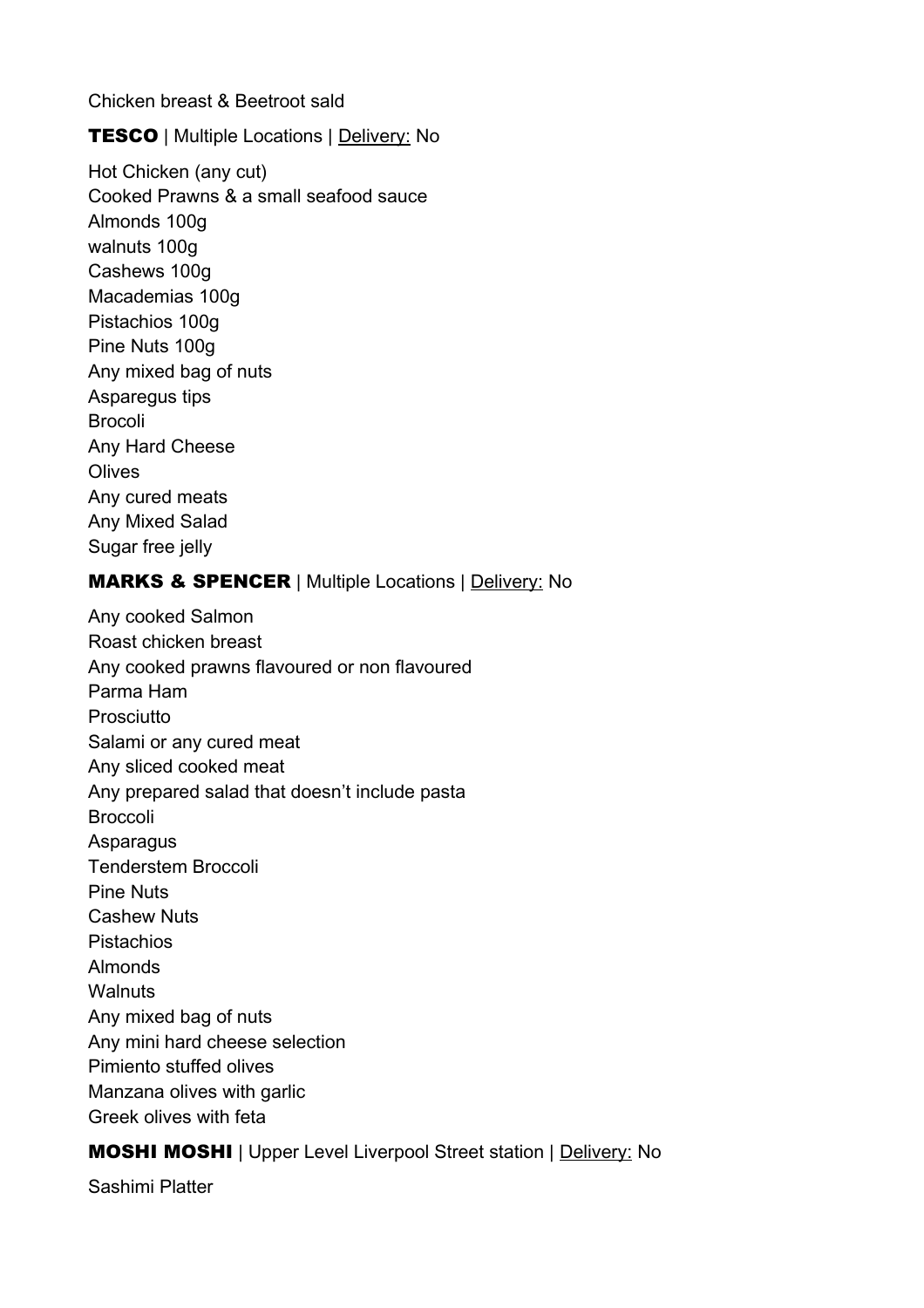Liver & Bacon Yakitori Agedashi Tofu Daily Catch from Cornwall Wild Alaskan Salmon Teryaki Cornish kabayaki Japanese wafu Chilli carrot & daikon Renkon lotus root with chicken skin Seabass sashimi salad

## THE SAVANNA | Liverpool street station | Delivery: No

Billtong (any flavour) Boerewors (any flavours) Droewors (any flavour)

**POD** | Multiple Locations | Delivery: No

Superfood Free range scrambled eggs (make sure you ask for it without toast)

Superfood salad Protein Box Detox boxes: Chicken Endamame Salmon Avocado Nori wraps: Smoked Salmon Chicken wrap

## ALL BAR ONE | City Road | Delivery: No

Gammon & Eggs Marinated Halloumi salad Chicken & Chorizo salad Wasabi Salmon & Tiger prawn salad (don't eat the Mango) Sesame Tempura Chicken fillet Beef & Coriander Meatballs Tiger prawns and chorizo salad Harissa Lamb Koftas Any steak (swap the chips for the house salad) Sauteed Spinach

### GAUCHO | Broodgate Square | Delivery: No

**Starters** 

Ecuadorian Salmon Ground beef & olive Ham & Galbani Mozzarella Pan fried squid